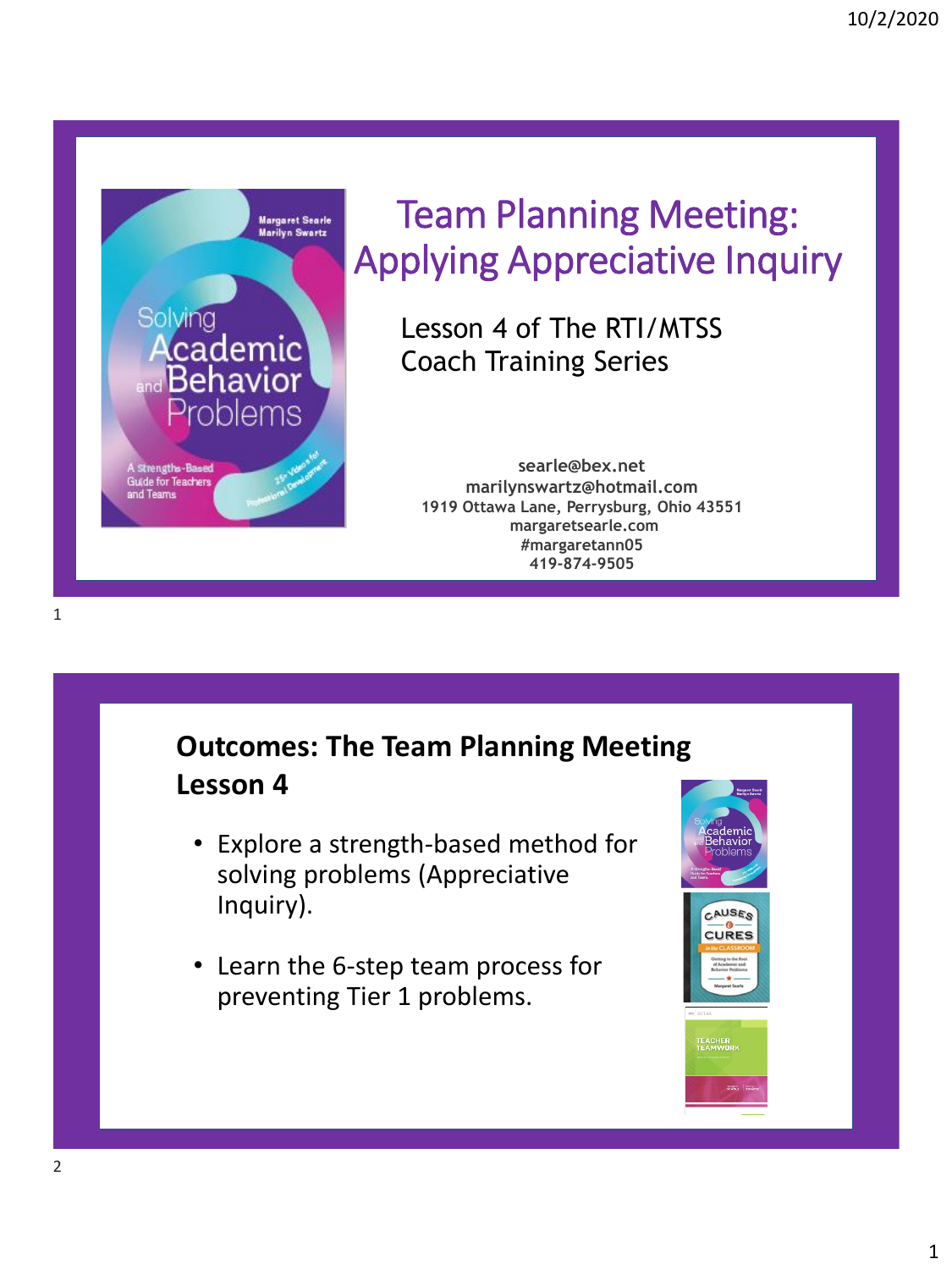# Why Use Appreciative Inquiry?





# Deficit and Appreciative Inquiry



#### **Deficit Model**

**1. Start with "Felt Need," identification of Problem**

- **2. Analyze causes**
- **3. Generate possible solutions**
- **4. Action plan**

### **Appreciative Inquiry model**

- **1. Start with what is working.**
- **2. Clarify where you are now and what you need.**
- **3. Identify root causes and turn them into positive statements what is needed.**
- **4. Action plan for the future created with the parents and the student.**

3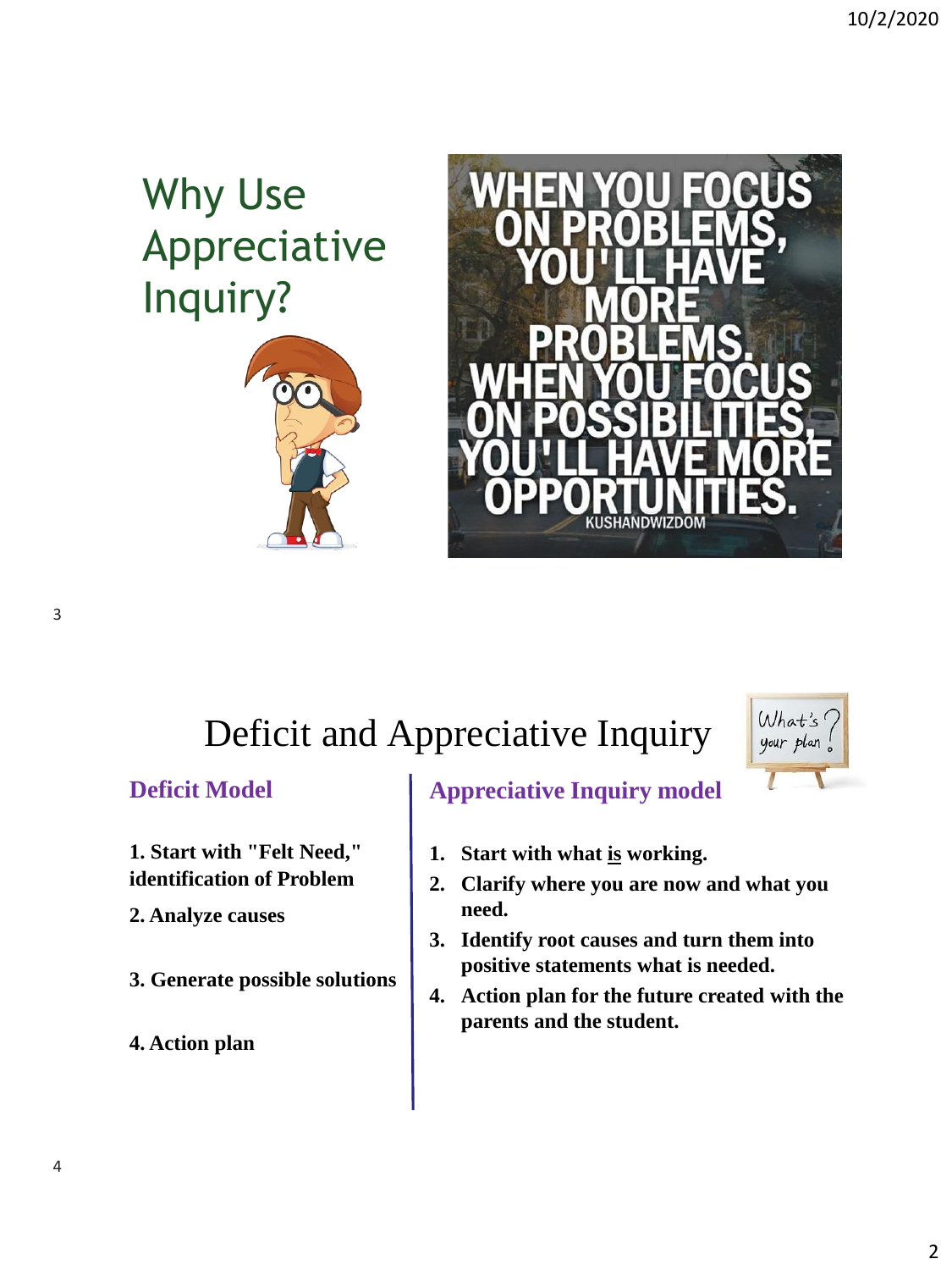





### Teacher Team Meetings

The purpose is to:

- Design a 4-week growth plan for multiple students focused on one issue.
	- 1. Share information about the successful strategies team members have used
	- 2. Develop a clear goal
	- 3. Agree on an action plan
	- 4. Commit to a beginning strategy and a way to measure growth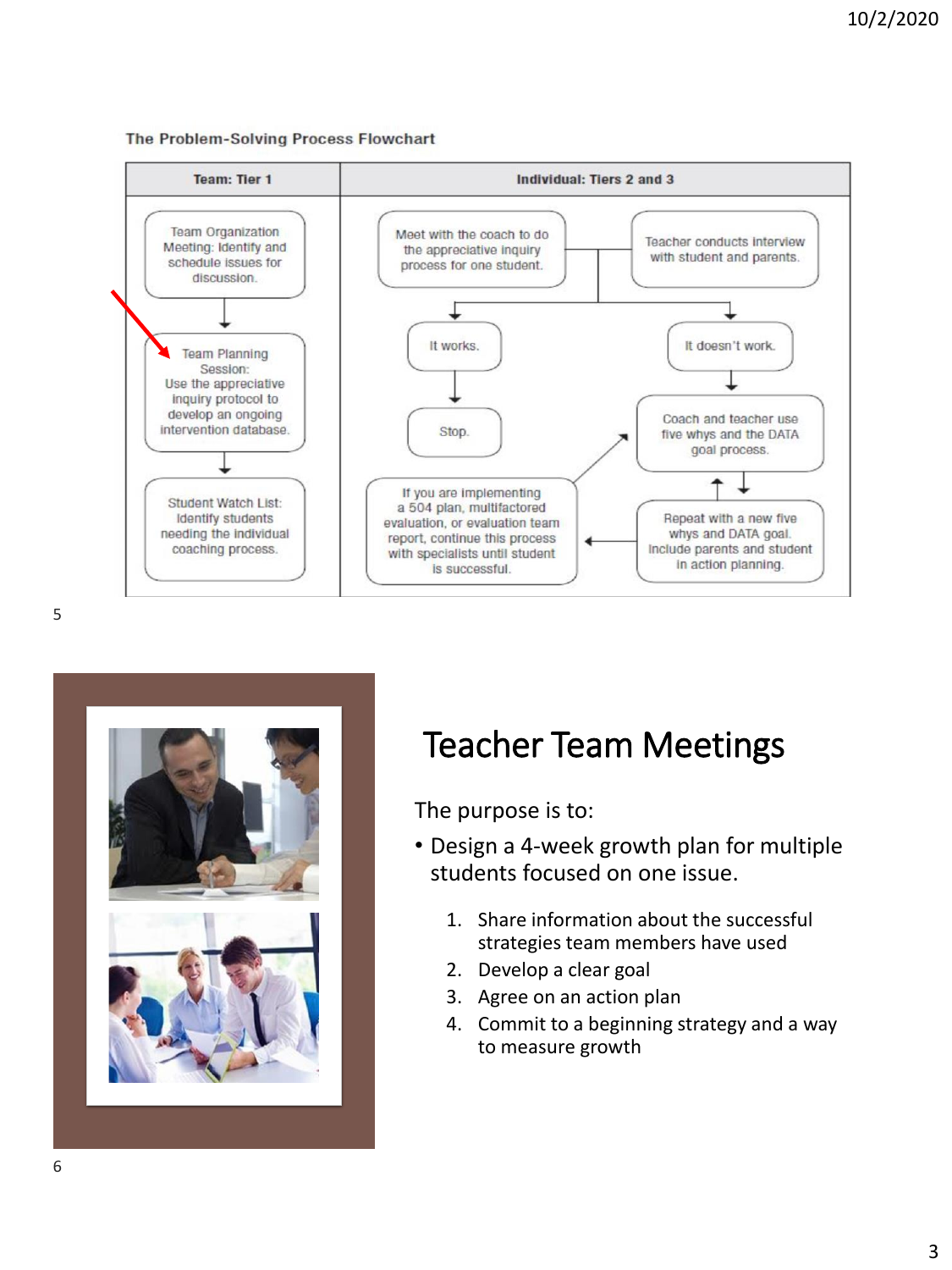|                        | <b>Team Planning Meeting</b>                                                                                                                                                                                                                                                            | Form B<br>Date:                                                                                                                                                                                                                                                                 |                                                                                                       |  |  |  |
|------------------------|-----------------------------------------------------------------------------------------------------------------------------------------------------------------------------------------------------------------------------------------------------------------------------------------|---------------------------------------------------------------------------------------------------------------------------------------------------------------------------------------------------------------------------------------------------------------------------------|-------------------------------------------------------------------------------------------------------|--|--|--|
|                        | <b>Purpose</b>                                                                                                                                                                                                                                                                          | Build capacity of the team to provide classroom learning opportunities for groups of<br>struggling students.                                                                                                                                                                    |                                                                                                       |  |  |  |
| $\overline{2}$<br>min. | <b>Connect:</b> What do you appreciate<br>about this team? What do you like<br>best about being a teacher?                                                                                                                                                                              | This starts the conversation on a positive note. (Examples of other questions: Your best accomplishment this week; Who<br>inspired you to become a teacher; What would you like to be known for; Your funniest school experience; Your favorite<br>book, movie, place to visit) |                                                                                                       |  |  |  |
| $\overline{2}$<br>min. | <b>Focus:</b> What outcome would be<br>most beneficial for these<br>students?                                                                                                                                                                                                           | Concern:                                                                                                                                                                                                                                                                        | Meeting focus (This is set during the organization meeting<br>and reviewed here to focus the stories) |  |  |  |
| 9<br>min.              | <b>Stories:</b> Ask the teachers to<br>describe a time when they<br>helped struggling students<br>become successful at this skill.<br>Be very specific about:<br>1. What did the student do<br>2. What you did that helped<br>3. What the parents did<br>4. What the other students did | Team's specific success stories                                                                                                                                                                                                                                                 | How does this strategy change student thinking?<br>(May help to refer to charts)                      |  |  |  |

## Team Organization Meeting (Video 2.2)

| <b>General Issue</b> | <b>Specific Concern</b>                                                                                                 | <b>Meeting Focus (the skill</b><br>you want to see more of $-$<br>see charts)                                      | <b>Criteria For Measuring</b><br>Growth                                                                         | <b>Start</b><br>Plan | <b>Stop</b><br>Plan |
|----------------------|-------------------------------------------------------------------------------------------------------------------------|--------------------------------------------------------------------------------------------------------------------|-----------------------------------------------------------------------------------------------------------------|----------------------|---------------------|
| Motivation           | Some student don't get<br>started with work<br>without a teacher boost.<br>Some ask for help<br>before trying.          | I try to solve problems<br>myself first and know ways<br>to get help when I cannot.                                | Attempting daily bell ringer<br>and asking for help when<br>needed.                                             | Sept 3               | Oct 1               |
| <b>Mental Health</b> | Some students are<br>passive and unengaged<br>while others are<br>disruptive.                                           | I know and use strategies<br>for shifting my own energy<br>up or down to match the<br>situation                    | See if students can explain<br>how their use their Zones of<br>Regulation to help them<br>control their energy. | Oct 1                | Oct 29              |
| Organization         | Some students don't<br>bring supplies and<br>assignments. Some<br>cannot find materials<br>even when they have<br>them. | I have a system for double<br>checking how well I sort<br>and arrange my things and<br>ideas that I use regularly. | Periodic scavenger hunt.<br>Weekly, can they pull out<br>what they need.                                        | Nov 2                | Nov $30$            |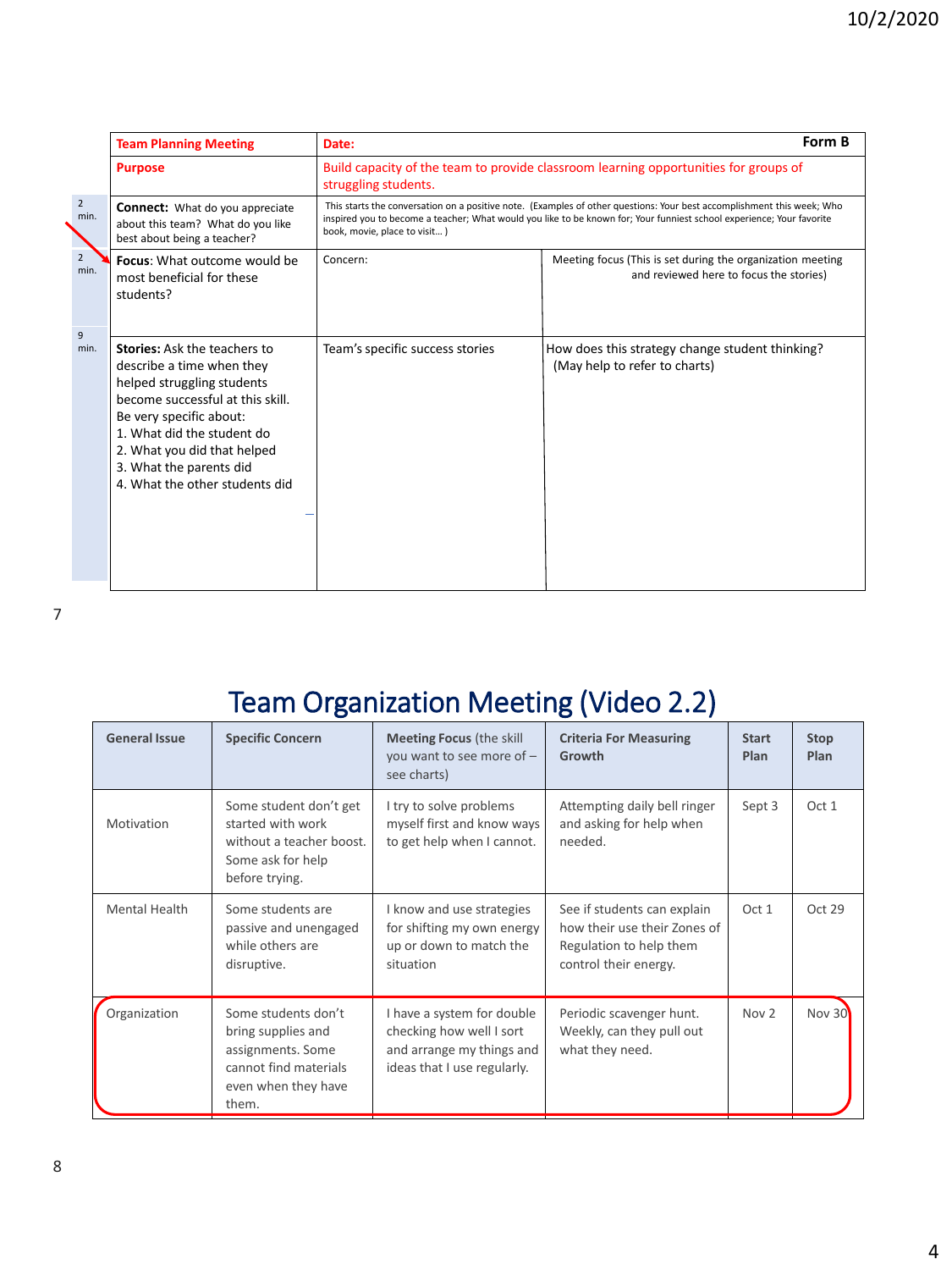|                             | <b>Team Planning Meeting</b>                                                                                                                                                                                                                                                            | <b>Date</b>                                                                                                                                                                                                                                                                     | Form B                                                                                                |  |  |  |  |
|-----------------------------|-----------------------------------------------------------------------------------------------------------------------------------------------------------------------------------------------------------------------------------------------------------------------------------------|---------------------------------------------------------------------------------------------------------------------------------------------------------------------------------------------------------------------------------------------------------------------------------|-------------------------------------------------------------------------------------------------------|--|--|--|--|
|                             | <b>Purpose</b>                                                                                                                                                                                                                                                                          | Build capacity of the team to provide classroom learning opportunities for groups of<br>struggling students.                                                                                                                                                                    |                                                                                                       |  |  |  |  |
| $2^{\circ}$<br>min.         | <b>Connect:</b> What do you appreciate<br>about this team? What do you like<br>best about being a teacher?                                                                                                                                                                              | This starts the conversation on a positive note. (Examples of other questions: Your best accomplishment this week; Who<br>inspired you to become a teacher; What would you like to be known for; Your funniest school experience; Your favorite<br>book, movie, place to visit) |                                                                                                       |  |  |  |  |
| $\overline{2}$<br>min.<br>9 | Focus: What outcome would be<br>most beneficial for these<br>students?                                                                                                                                                                                                                  | Concern:                                                                                                                                                                                                                                                                        | Meeting focus (This is set during the organization meeting<br>and reviewed here to focus the stories) |  |  |  |  |
| min.                        | <b>Stories:</b> Ask the teachers to<br>describe a time when they<br>helped struggling students<br>become successful at this skill.<br>Be very specific about:<br>1. What did the student do<br>2. What you did that helped<br>3. What the parents did<br>4. What the other students did | Team's specific success stories                                                                                                                                                                                                                                                 | How does this strategy change student thinking?<br>(May help to refer to charts)                      |  |  |  |  |

# The Story



What has been successful in the past?

This positive core builds the "can do" environment and reveals values and strengths to build on.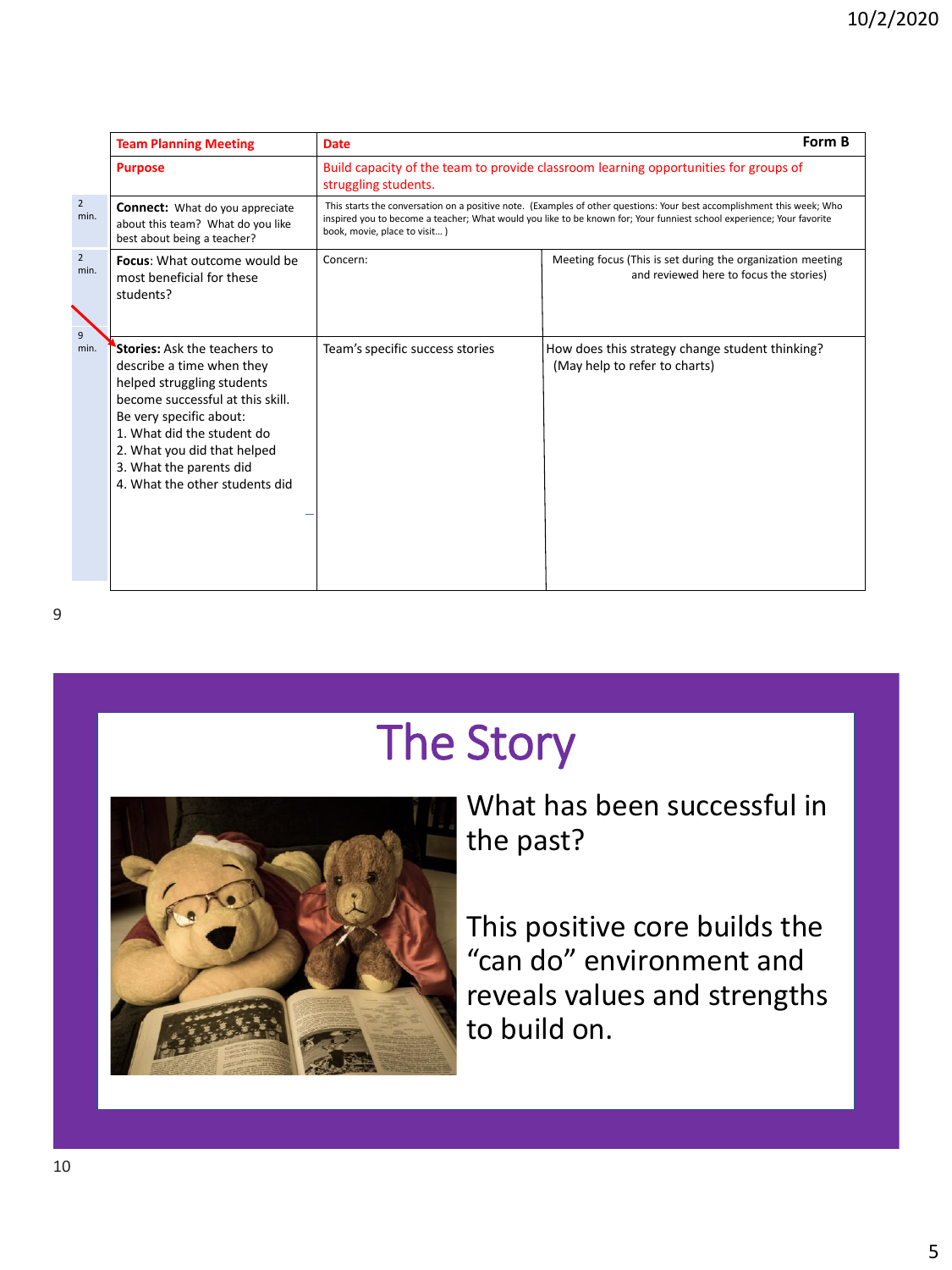| What works for seeing and<br>remembering patterns and steps?          | What positive effect it has on students<br>(strength charts can help here)                                                    |
|-----------------------------------------------------------------------|-------------------------------------------------------------------------------------------------------------------------------|
| Partner work – Go fish game where<br>students make combinations of 10 | Relieves stress because she can ask her<br>partner questions without embarrassment.<br>Games make practice fun, and memorable |
| Drawing the patterns she sees as a result<br>of "quick flash" cards.  | Helps her articulate as she works<br>Helps her visualize numbers without<br>counting                                          |

11

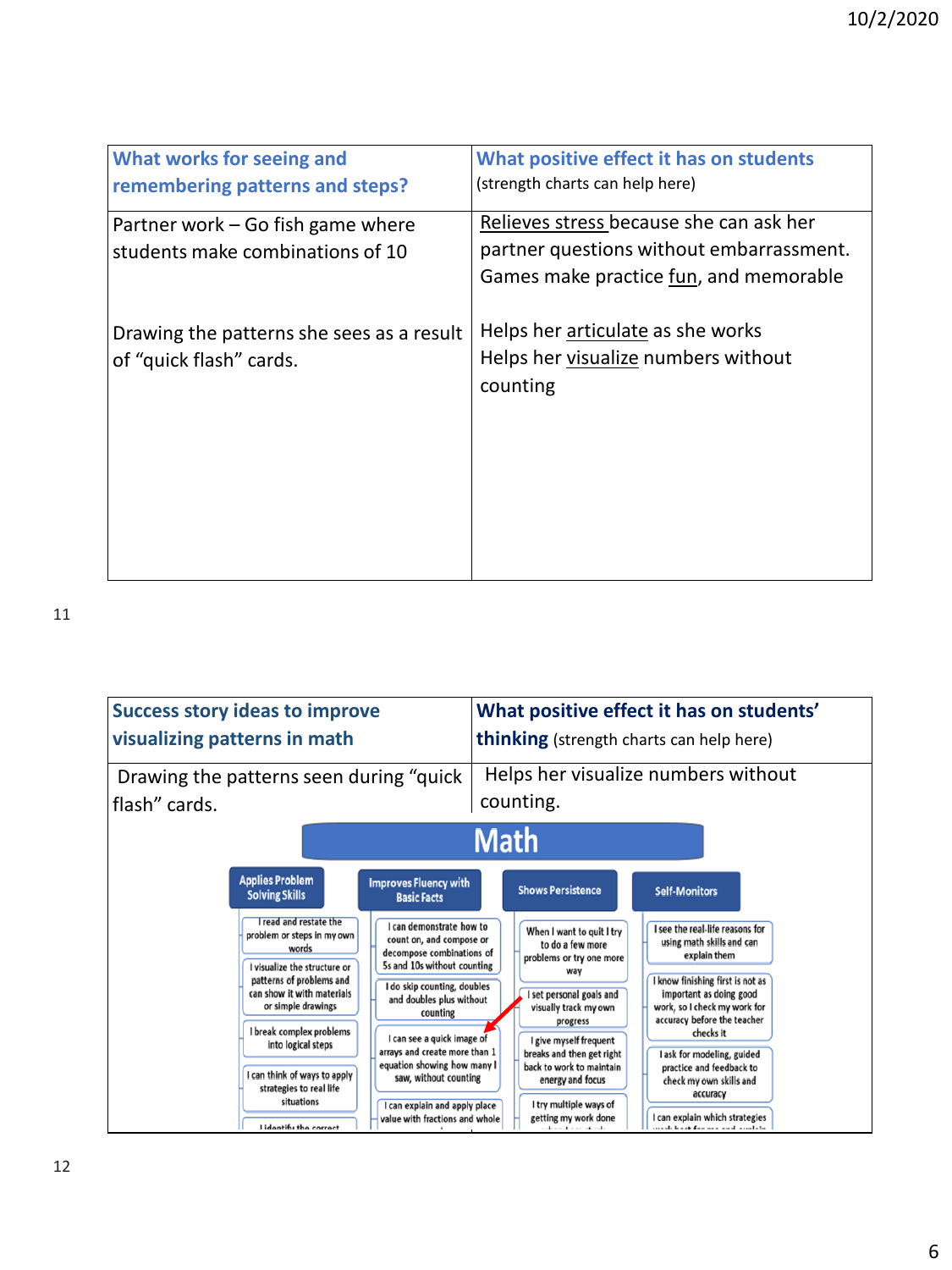

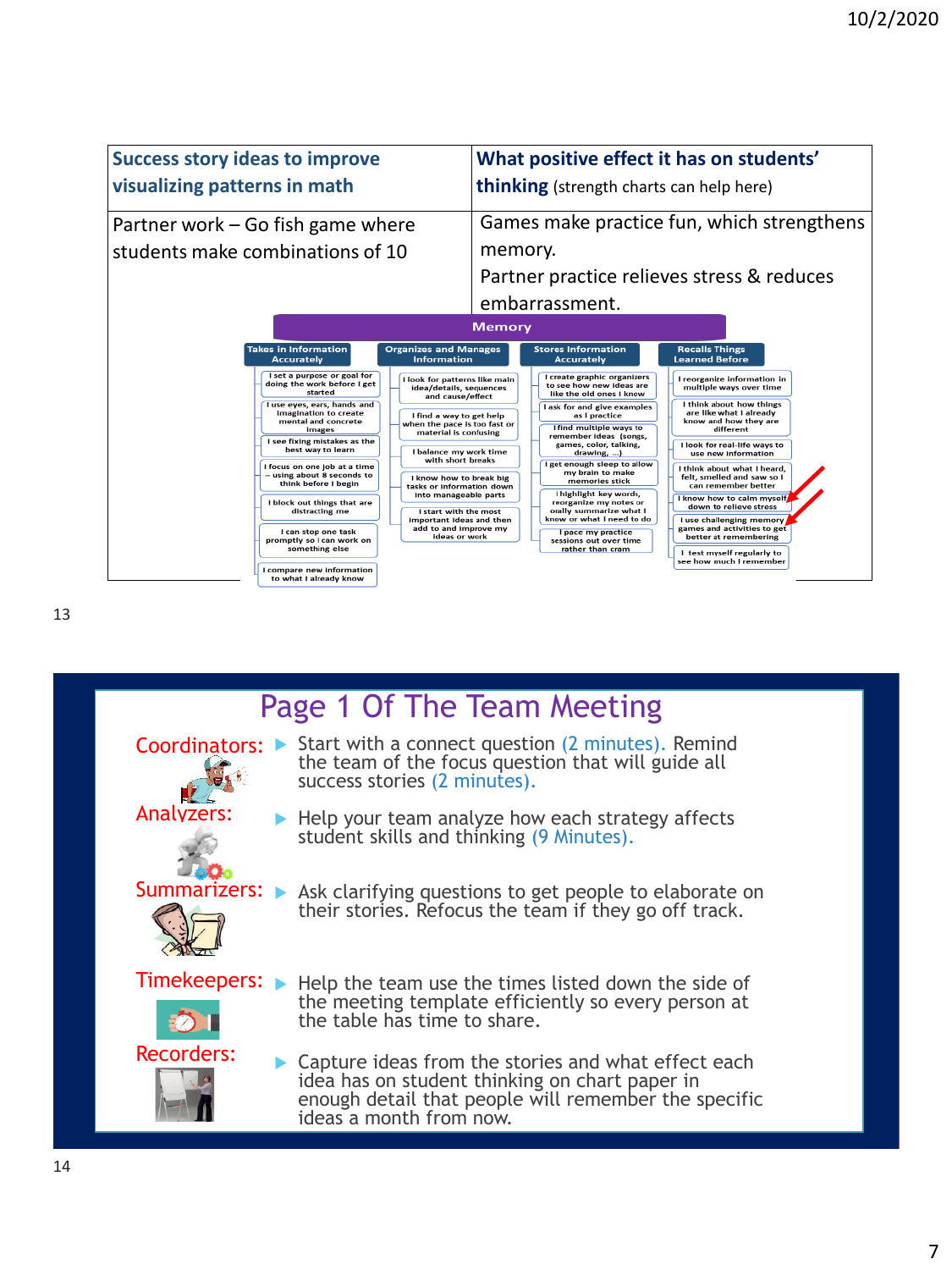

# **DATA Goal**

**Two Part Statement Using Four Basic Steps for Setting a DATA goal:**

| <b>Hypothesis</b>        |
|--------------------------|
| <b>If-then statement</b> |

**1.** Focus on student learning –"**If** we teach…" (A sub-category from the strength chart)

**2.** Clarify the result for the student, not the strategy – "**Then**… will happen" (The change you want to see)

|        | <b>How to measure</b> |
|--------|-----------------------|
| growth |                       |

**3.** Decide how long is needed to reach the goal (No more than 6 weeks) **4.** Establish specific measurements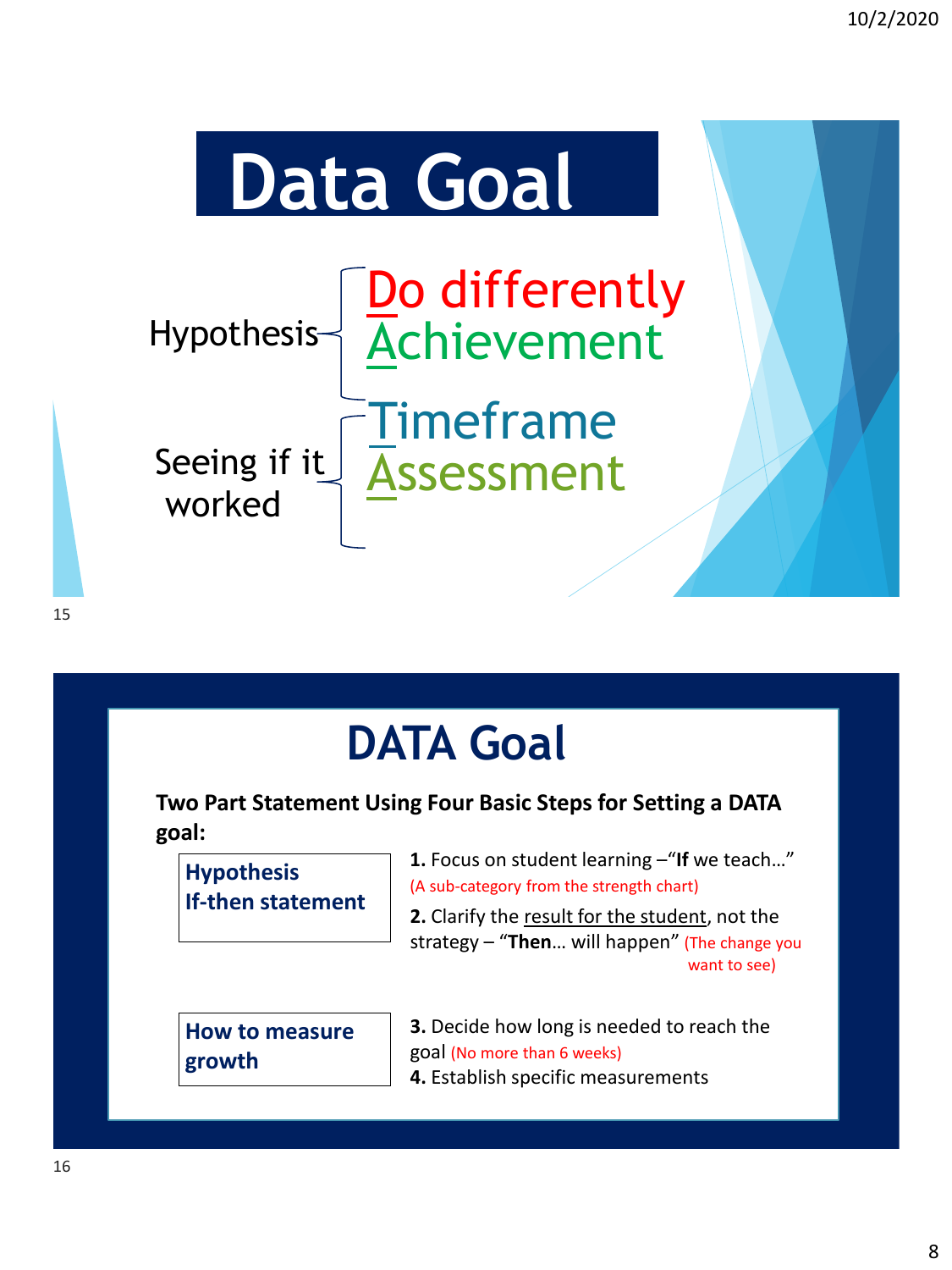|        | <b>Team Meeting Page 2</b>                                                                 |                                                                        |                                   |                         |                              |  | Form B pg. 2                    |
|--------|--------------------------------------------------------------------------------------------|------------------------------------------------------------------------|-----------------------------------|-------------------------|------------------------------|--|---------------------------------|
| 6 min. | DATA Goal: If we apply what we<br>know to this situation, what<br>could happen in 4 weeks? | <b>Achieve:</b> We will see this outcome:<br>Time: In weeks<br>percent |                                   |                         |                              |  |                                 |
|        | Design: What ideas from the                                                                |                                                                        | Action plan for the next 4 weeks. |                         |                              |  |                                 |
| 9 min. | story are the best fit for this<br>group of students?                                      | Ways teachers will support                                             |                                   | Suggestions for parents |                              |  | What students do for themselves |
| 7 min  | <b>Commit:</b> What small step will                                                        | Report back in 4 weeks:                                                |                                   |                         |                              |  |                                 |
|        | each teacher act on tomorrow to<br>move the plan forward?                                  | <b>Teacher Name</b>                                                    | Tomorrow I will start by          |                         | How will I support the team? |  | Progress monitoring             |
|        |                                                                                            |                                                                        |                                   |                         |                              |  |                                 |
|        | What will each person do to<br>support the group?                                          |                                                                        |                                   |                         |                              |  |                                 |
|        | How will each teacher monitor                                                              |                                                                        |                                   |                         |                              |  |                                 |
|        | student growth?                                                                            |                                                                        |                                   |                         |                              |  |                                 |
|        |                                                                                            |                                                                        |                                   |                         |                              |  |                                 |

17

## Pause the Video

Data Goal To Evaluate: What is there and what is missing?

▶ We will show students how to take notes. In 6 weeks their note taking skills will improve.

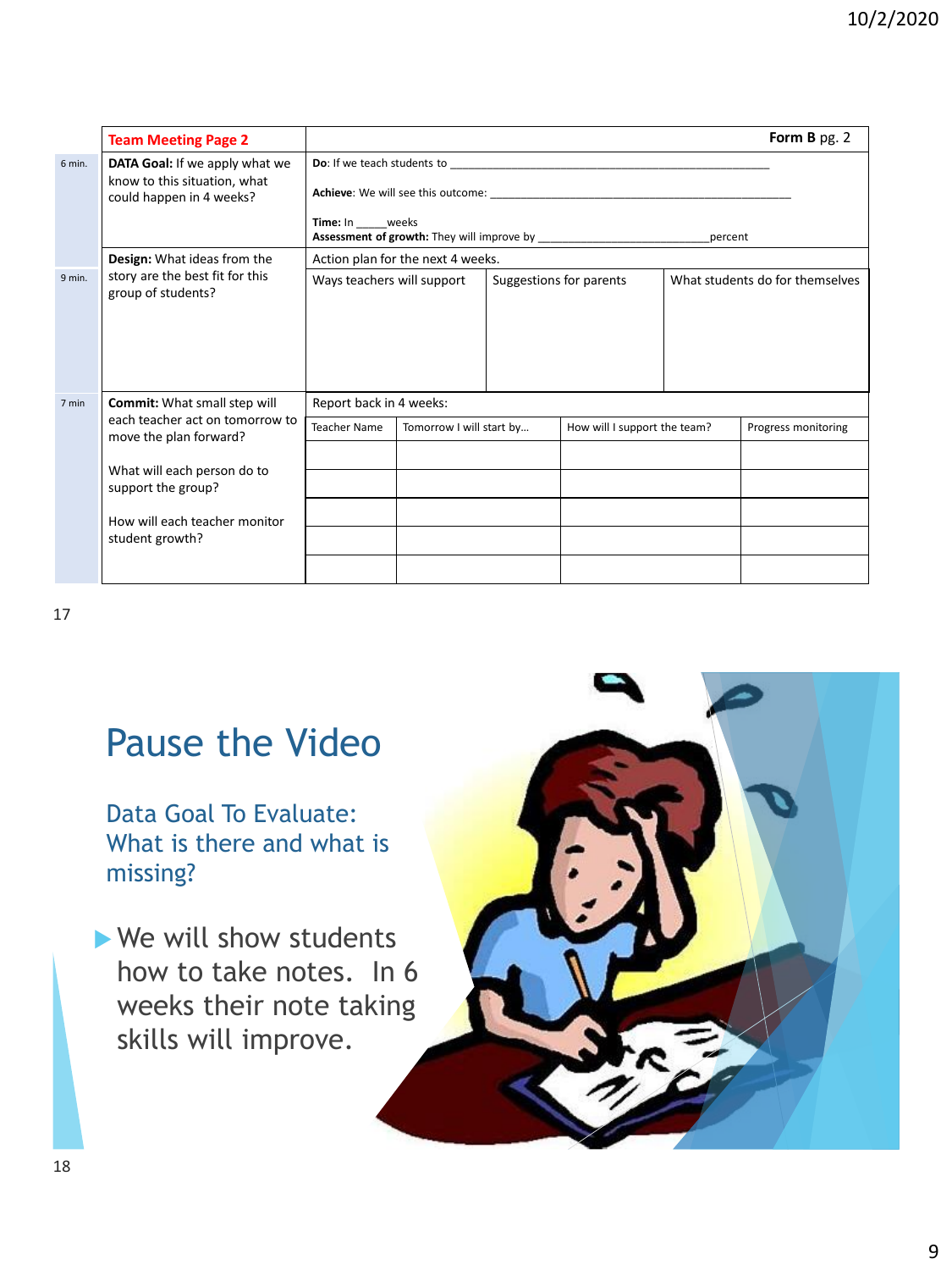

## Rewritten DATA Goal

• **Do**: If we teach students to capture the main ideas and details of a discussion

**Achieve**: We will see this outcome: Students will take better notes and retain more information.

**Time:** In 4 weeks

**Assessment of growth:** Their notes will include at least 3 accurate main ideas supported by two details per idea.

Test scores will go up by at least 10%.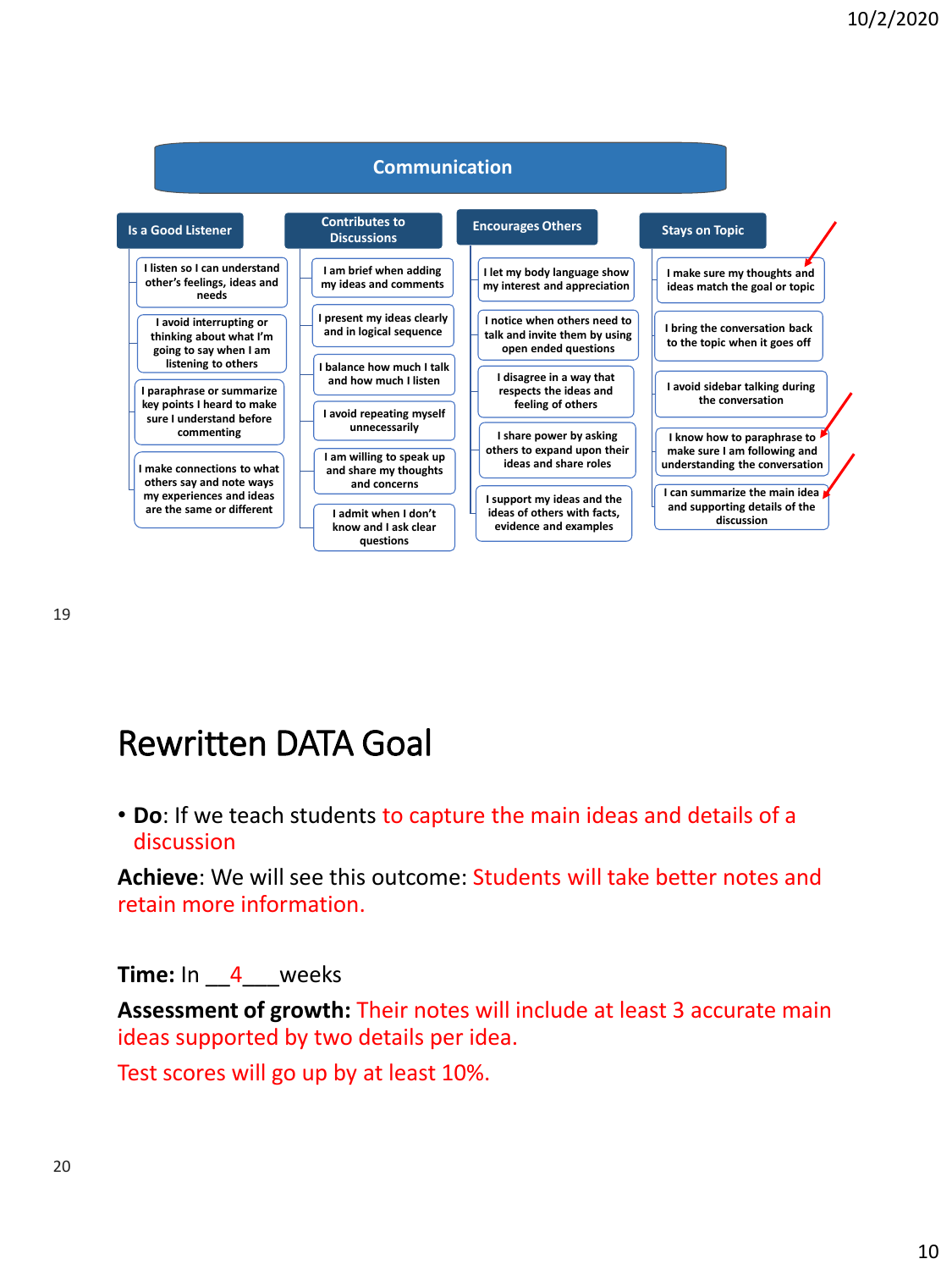4

| What is being measured |                                                                    |        |        | How the team will collect data |        |                     |
|------------------------|--------------------------------------------------------------------|--------|--------|--------------------------------|--------|---------------------|
|                        |                                                                    |        |        |                                |        |                     |
| Student                | <b>Baseline Data</b>                                               | Week 1 | Week 2 | Week 3                         | Week 4 | <b>Total growth</b> |
| Jerry                  | 1 main idea, no<br>supporting details<br>Avg. test score is<br>40% |        |        |                                |        |                     |
|                        |                                                                    |        |        |                                |        |                     |
|                        |                                                                    |        |        |                                |        |                     |
|                        |                                                                    |        |        |                                |        |                     |

### Progress Monitoring Chart For Team Action Plans

### Data Goal For 7<sup>th</sup> Grade Team Organization Skills

- $D \triangleright$  If we teach our students to develop a personalized organization plan personalized organization plan,
- $\overrightarrow{A}$   $\rightarrow$  they will remember to bring and be able to find the materials they need for class.
- **T** Within four weeks,
- $A^*$  each student will increase their time and accuracy for having and finding 3 things accuracy for having and finding 3 things within 2 minutes by at least 50% using the scavenger hunt.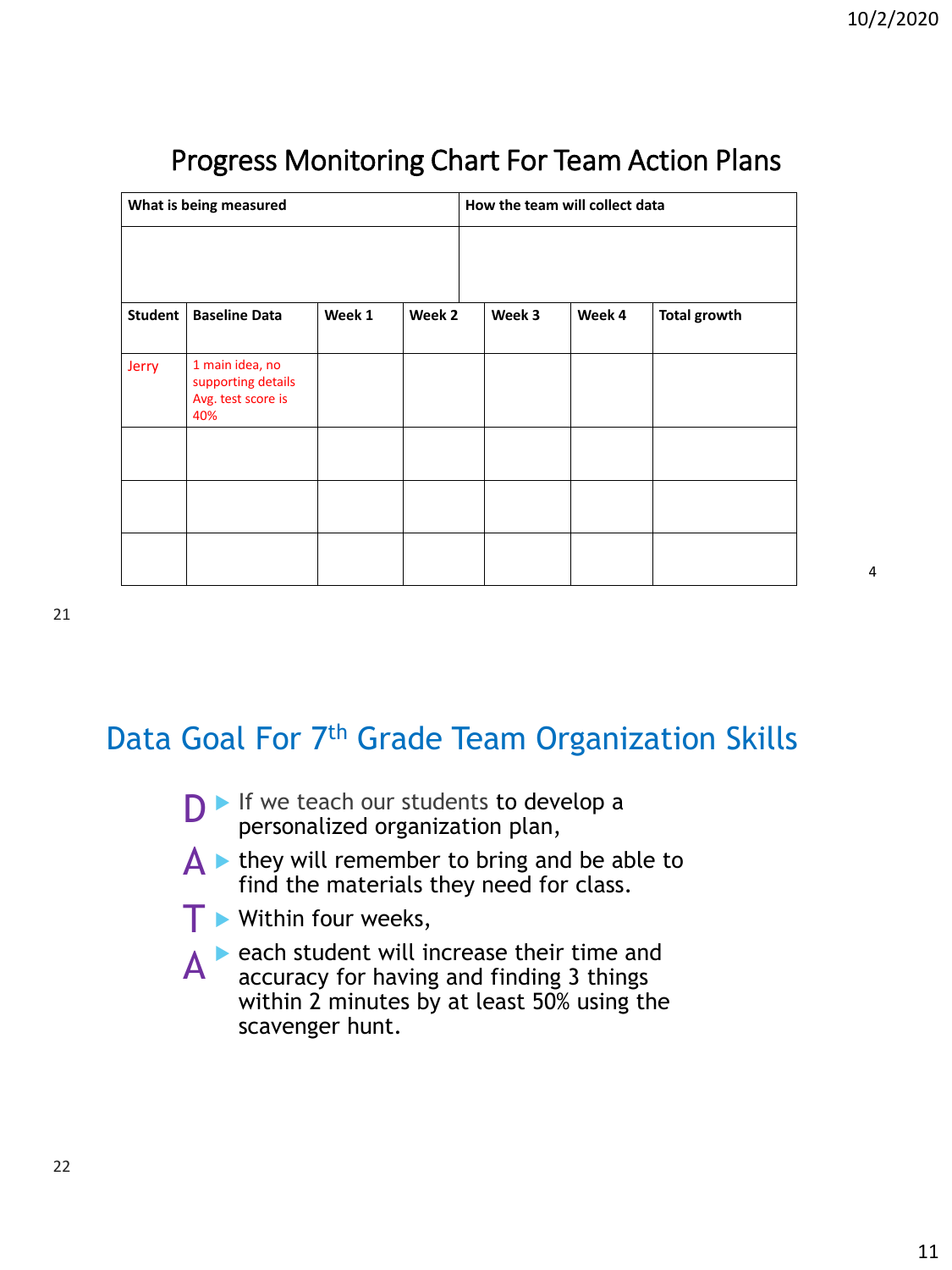|        | <b>Team Meeting Page 2</b>                                                                 |                                                                 |                                                          |                         |  |                     | Form B pg. 2                    |
|--------|--------------------------------------------------------------------------------------------|-----------------------------------------------------------------|----------------------------------------------------------|-------------------------|--|---------------------|---------------------------------|
| 6 min. | DATA Goal: If we apply what we<br>know to this situation, what<br>could happen in 4 weeks? | <b>Do:</b> If we teach students to<br>Time: In weeks<br>percent |                                                          |                         |  |                     |                                 |
|        | Design: What ideas from the                                                                |                                                                 | Action plan for the next 4 weeks.                        |                         |  |                     |                                 |
| 9 min. | story are the best fit for this<br>group of students?                                      | Ways teachers will support                                      |                                                          | Suggestions for parents |  |                     | What students do for themselves |
| 7 min  | <b>Commit:</b> What small step will                                                        | Report back in 4 weeks:                                         |                                                          |                         |  |                     |                                 |
|        | each teacher act on tomorrow to<br>move the plan forward?                                  | <b>Teacher Name</b>                                             | Tomorrow I will start by<br>How will I support the team? |                         |  | Progress monitoring |                                 |
|        |                                                                                            |                                                                 |                                                          |                         |  |                     |                                 |
|        | What will each person do to<br>support the group?                                          |                                                                 |                                                          |                         |  |                     |                                 |
|        | How will each teacher monitor                                                              |                                                                 |                                                          |                         |  |                     |                                 |
|        | student growth?                                                                            |                                                                 |                                                          |                         |  |                     |                                 |
|        |                                                                                            |                                                                 |                                                          |                         |  |                     |                                 |

# Design Video Reflection

#### What happened to the plan as the teachers widened their thinking to home and student activities?

### What are the benefits of a 3-pronged action plan?

| Ways teachers will support                               | <b>Suggestions for parents</b>                     | What students do for themselves                                                            |
|----------------------------------------------------------|----------------------------------------------------|--------------------------------------------------------------------------------------------|
| Modeling a variety of strategies                         | Help students see ways parents<br>organize at home | Observe and record home<br>organization strategies and<br>choose one that works for them.  |
| Create visuals to guide students'<br>organization skills |                                                    | Design their own organization<br>plan and monitor what works for<br>them and what does not |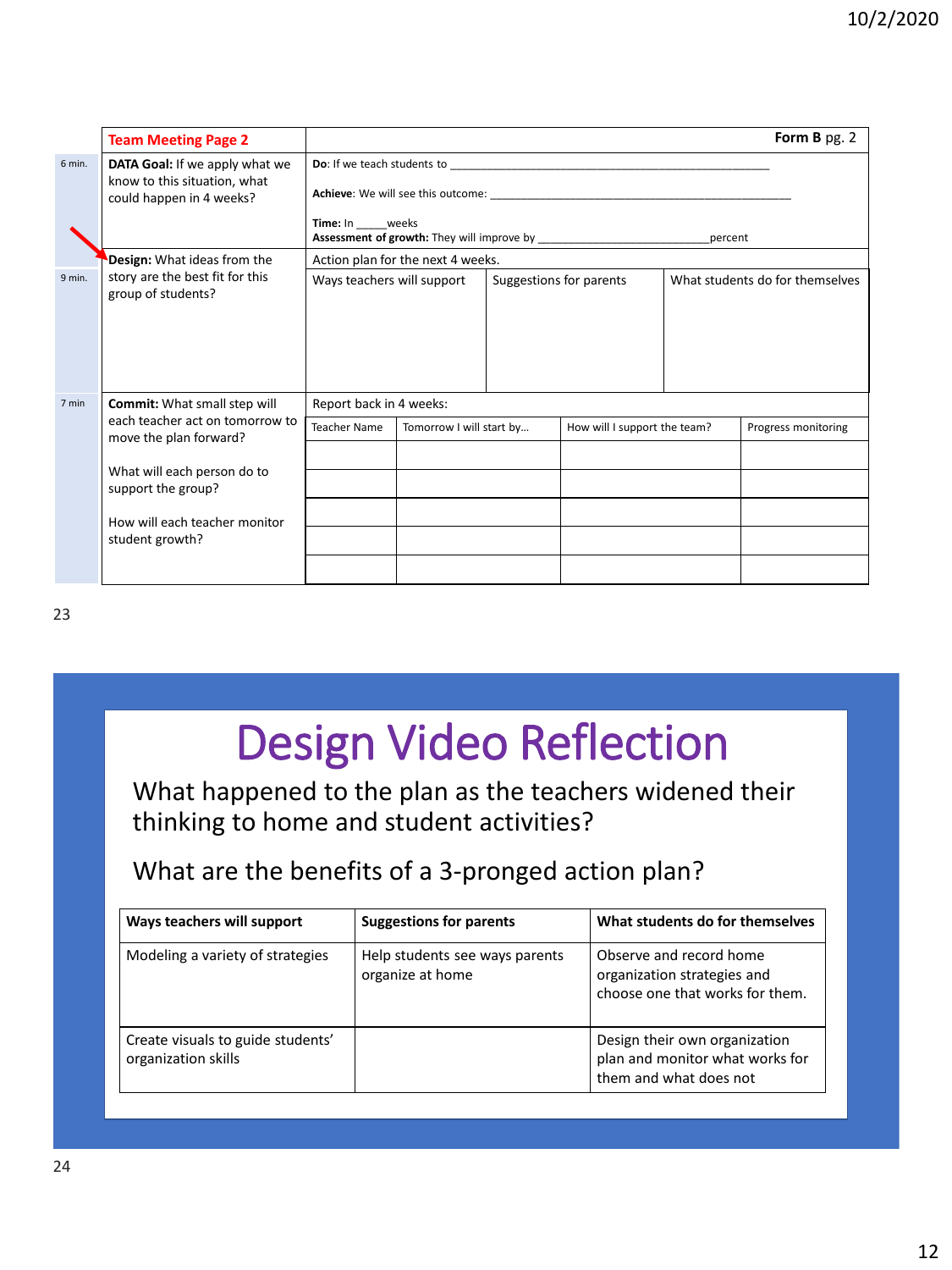|            | Page 2 Of The Team Action Plan Meeting                                                                                                                                                                                      |  |  |  |  |  |
|------------|-----------------------------------------------------------------------------------------------------------------------------------------------------------------------------------------------------------------------------|--|--|--|--|--|
| Analyzers: | Lead the writing of the DATA goal.                                                                                                                                                                                          |  |  |  |  |  |
|            | Coordinators: Help the team extract and elaborate on the ideas from your stories to<br>create an action plan. Make sure you have teacher actions, parent<br>suggestions and things students will learn to do independently. |  |  |  |  |  |
| Recorder:  | Make note of what strategies, observations and resources are<br>selected. Record each teacher's commitment for where to start.                                                                                              |  |  |  |  |  |
|            | <b>Timekeeper: 22 minutes – (6 min. for DATA goal, 9 min. for design and</b><br>7 min. for commitment).                                                                                                                     |  |  |  |  |  |
|            | Summarizers: Make sure your team has consensus and help them reflect on how<br>well the process worked.                                                                                                                     |  |  |  |  |  |